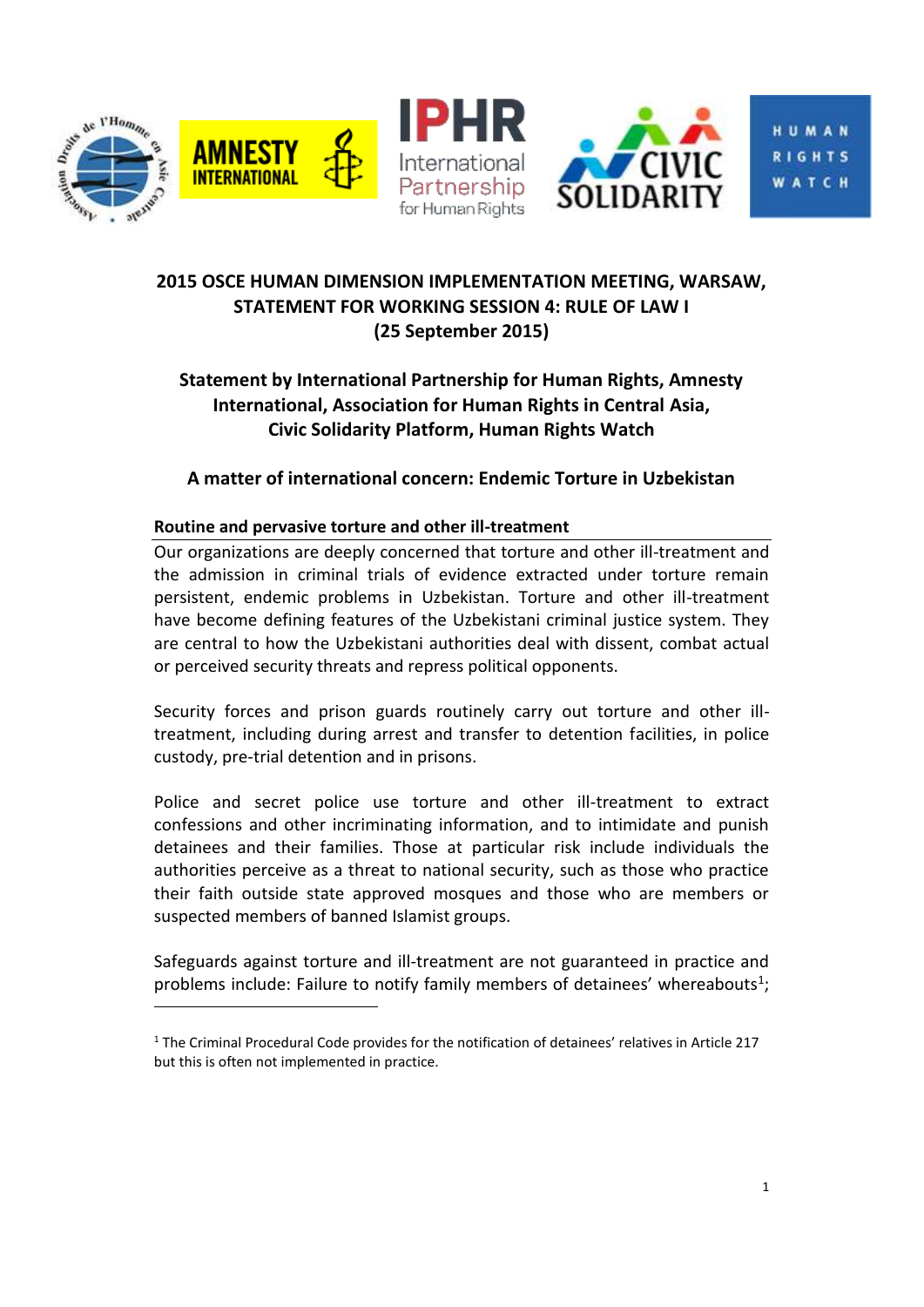failure to provide access to legal counsel<sup>2</sup>; improper use of administrative proceedings where criminal suspects are sometimes initially arrested for alleged administrative violations, detained for up to 15 days and questioned without a lawyer present.<sup>3</sup> In some cases, such as that of human rights defender **Fakhriddin Tillaev**, the detainee is then charged with a criminal offence after being forced to confess under duress. The lack of independent medical examinations for detainees when they are first detained is also a problem.

#### **Forced confessions**

 $\overline{a}$ 

A flawed justice system continues to prevail in Uzbekistan. Four directives by the Plenum of the Supreme Court issued since 1996 explicitly prohibiting the use of torture and other ill-treatment to extract confessions and the admissibility of evidence obtained through torture have not been implemented in practice. The provisions in the Supreme Court directives have not been incorporated into the Criminal Procedure Code. Courts in Uzbekistan continue to rely heavily on 'confessions' extracted under torture, duress or deception. Judges ignore or dismiss allegations of torture or other ill-treatment, even when directly presented with credible evidence in court. There are reports of some cases where false confessions have been filmed on camera, and Amnesty International, AHRCA and IPHR are aware of at least two recent cases where people were tortured to "confess" on camera to charges which they later denied in court.

On 11 December 2014, TV channel "Uzbekistan" broadcast a propaganda film, which featured six men who had previously requested refugee status in Norway but had been returned to Uzbekistan. The six had travelled to Norway in 2008 to work as labour migrants. The Norwegian immigration authorities returned them to Uzbekistan in April 2014 after rejecting their asylum applications. The programme presented them as "traitors of the Motherland" and "religious extremists" and showed footage of them being interrogated by officials of the National Security Service (SNB). On 24 December 2014, the men were convicted by the Tashkent Regional Court of attempting to overthrow the constitutional order, of producing materials threatening public safety and for being members of religious extremist, separatist, fundamentalist or other banned organisations. Asadulla Rikhsiev, Zhakhongir Tozhiev, Akhmadzhon Khalikov, Shukhrat

<sup>&</sup>lt;sup>2</sup> Despite the Criminal Procedural Code providing for basic rights upon detention, such as the right to a lawyer, in practice detainees are not routinely informed of these rights.

<sup>&</sup>lt;sup>3</sup> The Code of Administrative Responsibility of Uzbekistan does not provide for procedural guarantees such as the presence of a defence lawyer during interrogation.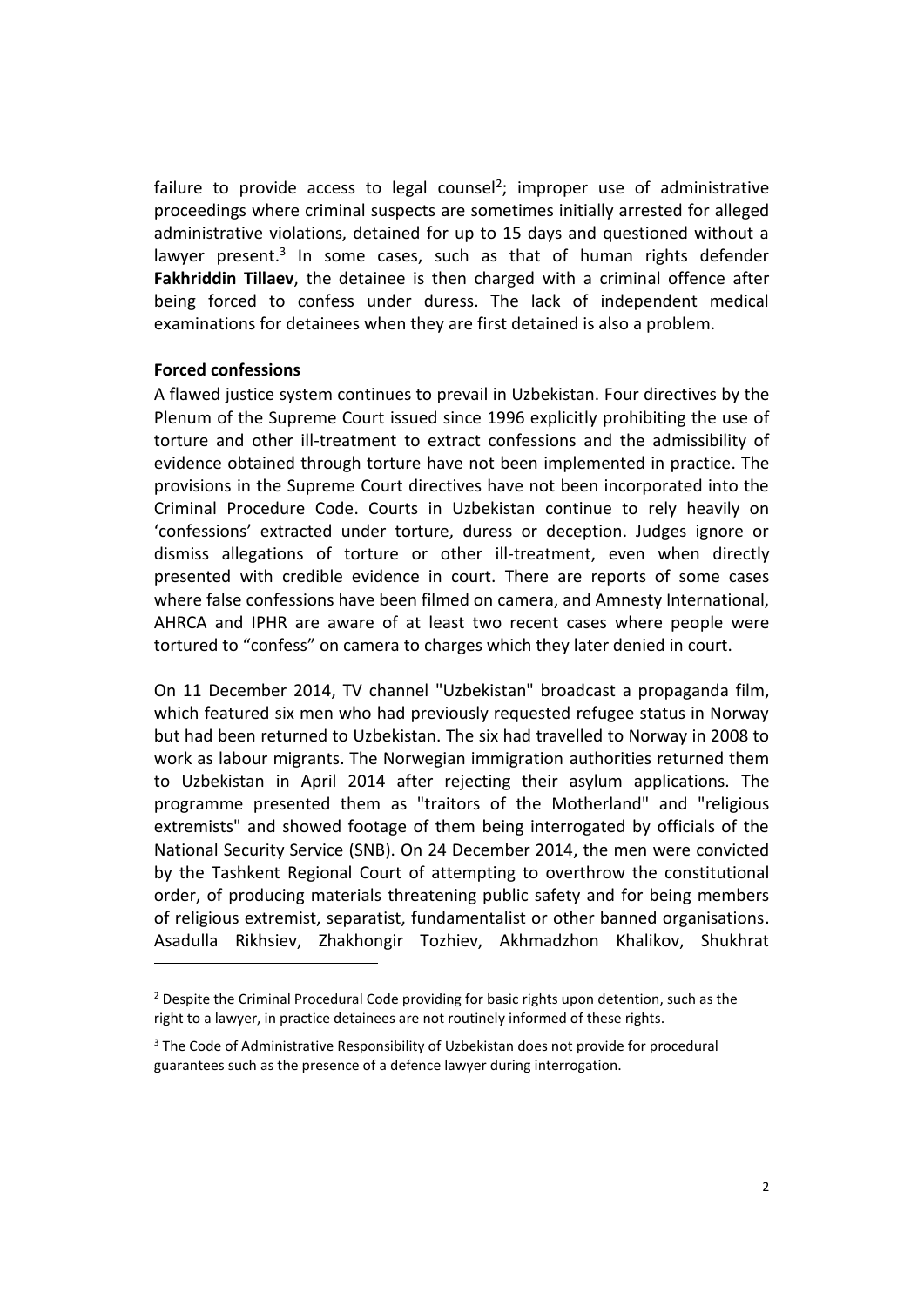Ilkhamov, Zafar Karimov and Davron Rakhmanov were sentenced to prison terms ranging from 12 to 13 years. The men described in court how the security forces had held them incommunicado for long periods of time and subjected them to torture by beatings with a rubber truncheon on the soles of their feet, head and body, applied electric shocks and deprived them of food for up to six days. At their trial, bruises reportedly could be seen on their bodies and one of the men had a badly damaged tongue. State-appointed lawyers were aware that their clients had been tortured, but did not request a forensic medical examination or try to lodge a complaint about torture. At trial, the judge did not make any further enquiries into these allegations but admitted the "confessions" as evidence. Also at the trial, the defendants learned from relatives that they had been shown on television and realized they had been filmed during interrogation with a hidden camera.

### **Lack of independent complaints mechanism and redress, resulting in impunity for use of torture**

Uzbekistan has no independent complaints mechanism or body to examine torture complaints promptly and effectively. Usually the Prosecutor's Office will refer investigations into torture allegations to the Ministry of Internal Affairs, the very agency to which officers accused of committing torture belong. The absence of an effective independent mechanism has allowed impunity to thrive. No effective investigation into any of the allegations of torture and other illtreatment in the cases documented by our organizations has ever been conducted despite numerous complaints lodged with the competent authorities by victims, their lawyers and families and supported by credible evidence. The lack of independence of judges and independent complaints mechanisms results in impunity for many state actors and officials responsible for human rights violations, including torture.

**Erkin Musaev**, a former Ministry of Defence official, was working for the UN Development Programme (UNDP) in Uzbekistan when he was detained in January 2006. He was sentenced to a total of 20 years' imprisonment for treason and abuse of office following three separate unfair trials in 2006 and 2007. His family claims that he was tortured to force him to confess. No effective investigation has taken place into the allegations that he was tortured in detention, despite numerous complaints submitted to the authorities by Erkin Musaev, his lawyer and his family.

In March 2012, the UN Human Rights Committee concluded in the case of Erkin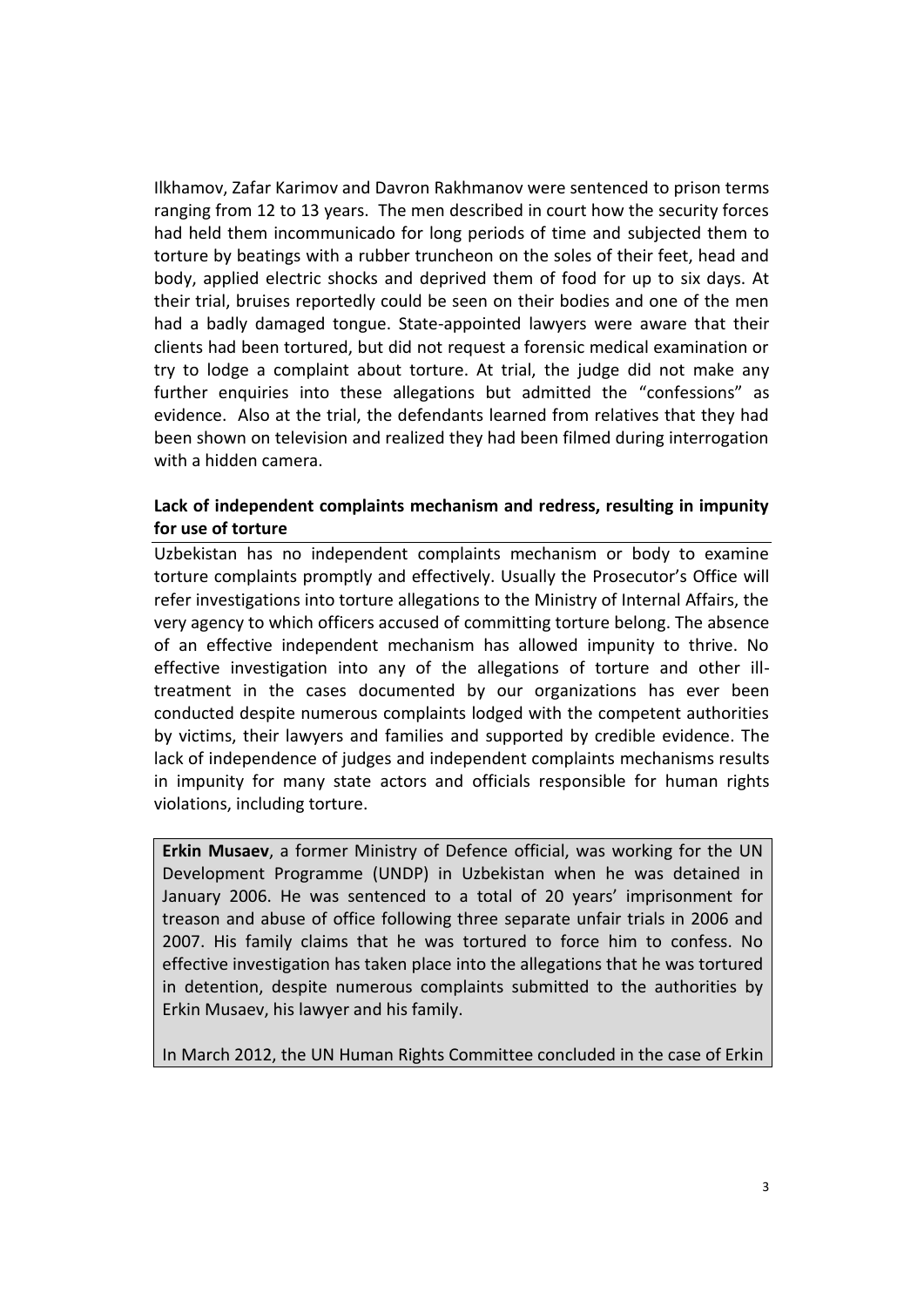Musaev that his right under article 7 of the ICCPR had been violated and that the authorities in Uzbekistan were obliged to provide him with an effective remedy, including an impartial and effective investigation into his allegations of torture and other ill-treatment in detention.

Calls for a fair trial for Erkin Musaev have been ignored for eight years.

#### **Failure to protect the lives of those in detention**

The Uzbekistani authorities fail to protect the lives of prisoners and detainees. The number of reports of deaths in custody of detainees and prisoners has increased in recent years (85 deaths reported, 36 of which the Association for Human Rights in Central Asia has been able to verify). In not one of these cases was an effective investigation carried out into the circumstances of the deaths and lawyers acting for families of the deceased were pressured by law enforcement officials into not asking for forensic examinations. The bodies of detainees and prisoners allegedly killed as a result of torture were often not given back to relatives for burial.

The practice of arbitrarily extending prison terms based on unsubstantiated allegations of disobedience of prison rules under Article 221 of Criminal Code leads to many prisoners serving *de facto* life sentences with no hope of release. For example, former MP **Murad Dzhuraev** has had his prison sentence extended four times successively and has spent 21 years in prison, 12 of which were not part of his original sentence. He is due to be released in November of this year. Other examples include the former editor-in-chief of the banned Erk political opposition party newspaper **Muhammad Bekzhanov** who has spent 16 years in prison and has had his sentence extended twice; disabled human rights defender **Isroil Kholdorov**, who has spent nine years in prison and had his sentence extended in 2012; and human rights activist **Azam Farmonov** who was sentenced to nine years in prison in 2006 had his sentence extended by five years in May 2015, just as he was due to be released. The practice of arbitrary extension of prison terms in relation to such individuals, and other imprisoned human rights defenders, journalists, political opponents and thousands of people convicted of crimes related to "religious extremism" has become routine. These extended sentences are handed down in unfair closed trials which violate international fair trial guarantees.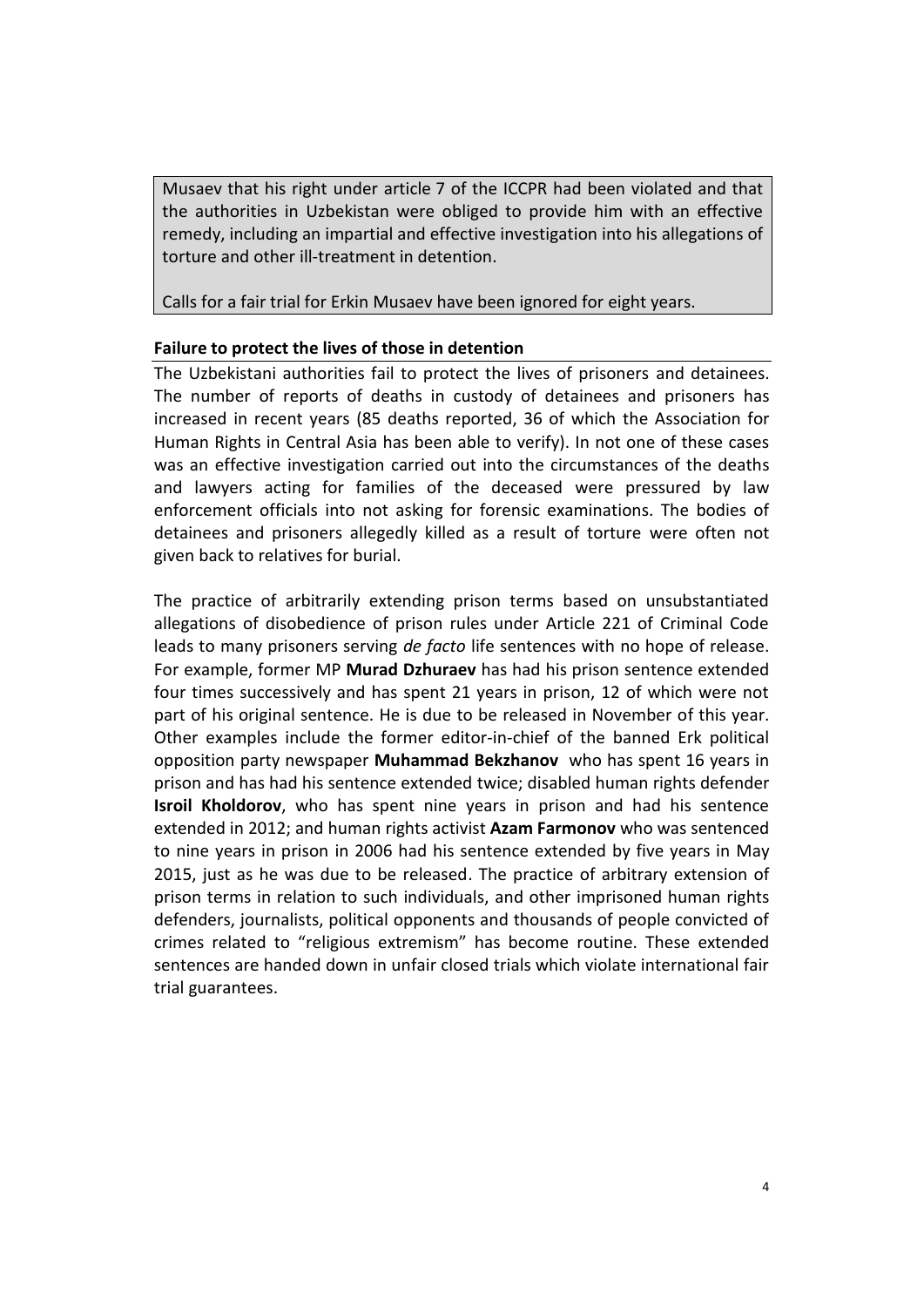### **Prison conditions amounting to torture and other cruel, inhuman and degrading treatment or punishment**

Based on our research, our organisations have concluded that prison conditions are often so substandard that they amount to torture and other cruel, inhuman and degrading treatment or punishment. There are numerous credible reports of severe overcrowding in cells in prisons and pre-trial detention centres (SIZOs) and that prisoners in some SIZOs have to take turns to lie down on bunks to sleep. There are consistent reports about appalling conditions in some prisons where there is inadequate drinking water, food, medication, sanitation and ventilation. Former political prisoners have reported that sick prisoners are not exempt from heavy manual work.

#### **Lack of independent detention monitoring**

Uzbekistan has no independent monitoring mechanisms in place to inspect all places of detention. Due to government-imposed restrictions, no independent NGO or other monitoring body - domestic or international - carries out any form of regular, unannounced and unsupervised prison monitoring. In April 2013, the International Committee of the Red Cross (ICRC) terminated all visits to detainees in Uzbekistan due to restrictions on their standard working procedures and as a result, according to the ICRC, those visits were "pointless". Foreign diplomats, while granted access to some detention facilities, are usually accompanied by prison or law enforcement officials during their visits. The same applies to human rights defenders who have on rare occasions been allowed to visit imprisoned colleagues. The Uzbekistani authorities refuse to ratify the Optional Protocol to the Convention against Torture and Other Cruel, Inhuman or Degrading Treatment or Punishment (OPCAT), which requires states to accept a system of regular visits to all places of detention by independent "national preventive mechanisms" and by an international expert body.

It is imperative that the Uzbekistani authorities agree to establish systems of effective and independent monitoring of all detention places as a priority. Currently, there are 13 pending requests for country visits by the Special Procedures of the Human Rights Council, including the Special Rapporteur on torture and other cruel, inhuman or degrading treatment or punishment.

#### **Extradition and Forcible Return to Torture**

The Uzbekistani authorities have relentlessly pursued the extradition or forcible return of hundreds of people they have suspected of having organized or participated in a number of violent attacks in Uzbekistan. Many of these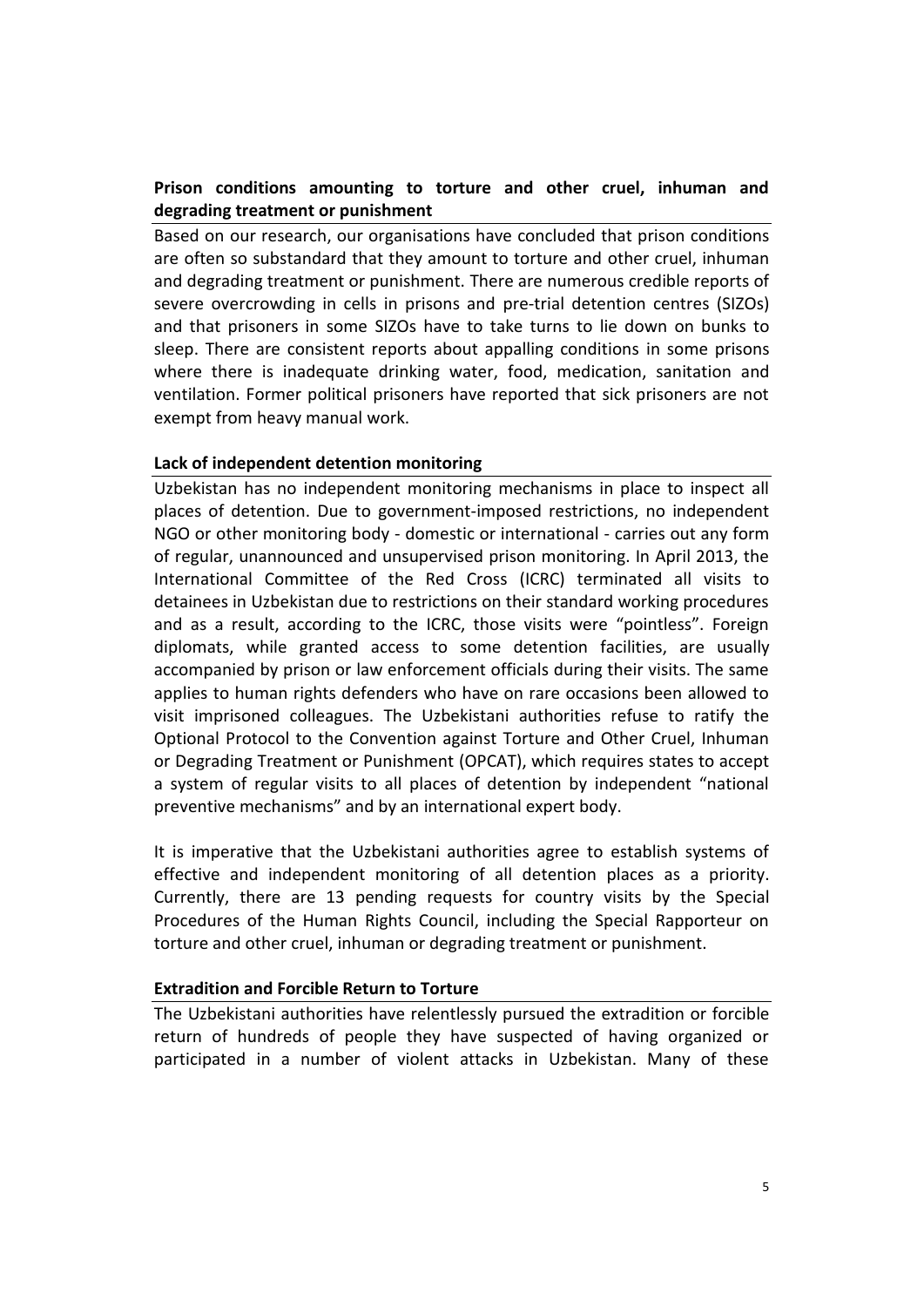extradition requests are based on fabricated or unreliable evidence. The Uzbekistani government frequently offers "diplomatic assurances" to sending states to secure the returns, pledging free access to detention centres for independent monitors and diplomats. However, there are no independent detention monitoring mechanisms in place and once a person is returned to a country like Uzbekistan, where torture and other ill-treatments are endemic, his or her safety cannot be ensured. Diplomatic assurances from the Uzbekistani authorities, the same authorities that routinely practice the torture and illtreatment of detainees, are inherently unreliable.

24-year-old Uzbekistani citizen **Davron Komliddinov** was forcibly disappeared in Russia in April 2015. He was detained on 3 April in the Russian city of Krasnoyarsk after the Uzbekistani authorities requested his extradition. Two Uzbekistani citizens who he had met in Russia had reportedly given evidence against him in 2012 when they were detained upon returning to Uzbekistan. In 2013 law enforcement officials regularly visited Davron Komliddinov's home in Uzbekistan and put pressure on his relatives to tell them where he was living.

Davron Komliddinov's parents have had no news from their son since his detention by the Russian authorities in April this year. The Russian authorities told them that Davron Komliddinov is no longer in Russia, but the family has been unable to find out anything about his whereabouts from the Uzbekistani authorities. It is feared that he has been taken to Uzbekistan, where he is held in incommunicado detention and at real risk of torture and other ill-treatment. Information on this case has been sent to the UN Working Group on Forced and Involuntary Disappearances.

#### **Recommendations to the authorities of Uzbekistan:**

- Take meaningful steps to fully address the concerns and effectively implement all the recommendations of the UN Special Rapporteur on torture, Committee Against Torture and the Human Rights Committee;
- Issue a standing invitation to the Special Procedures of the UN Human Rights Council, and facilitate a country visit in particular by the Special Rapporteur on torture and other cruel, inhuman or degrading treatment or punishment;
- Immediately and publicly condemn the use of torture and other illtreatment;
- **Bring domestic law into full compliance with Uzbekistan's international** obligations regarding the absolute prohibition against torture and other